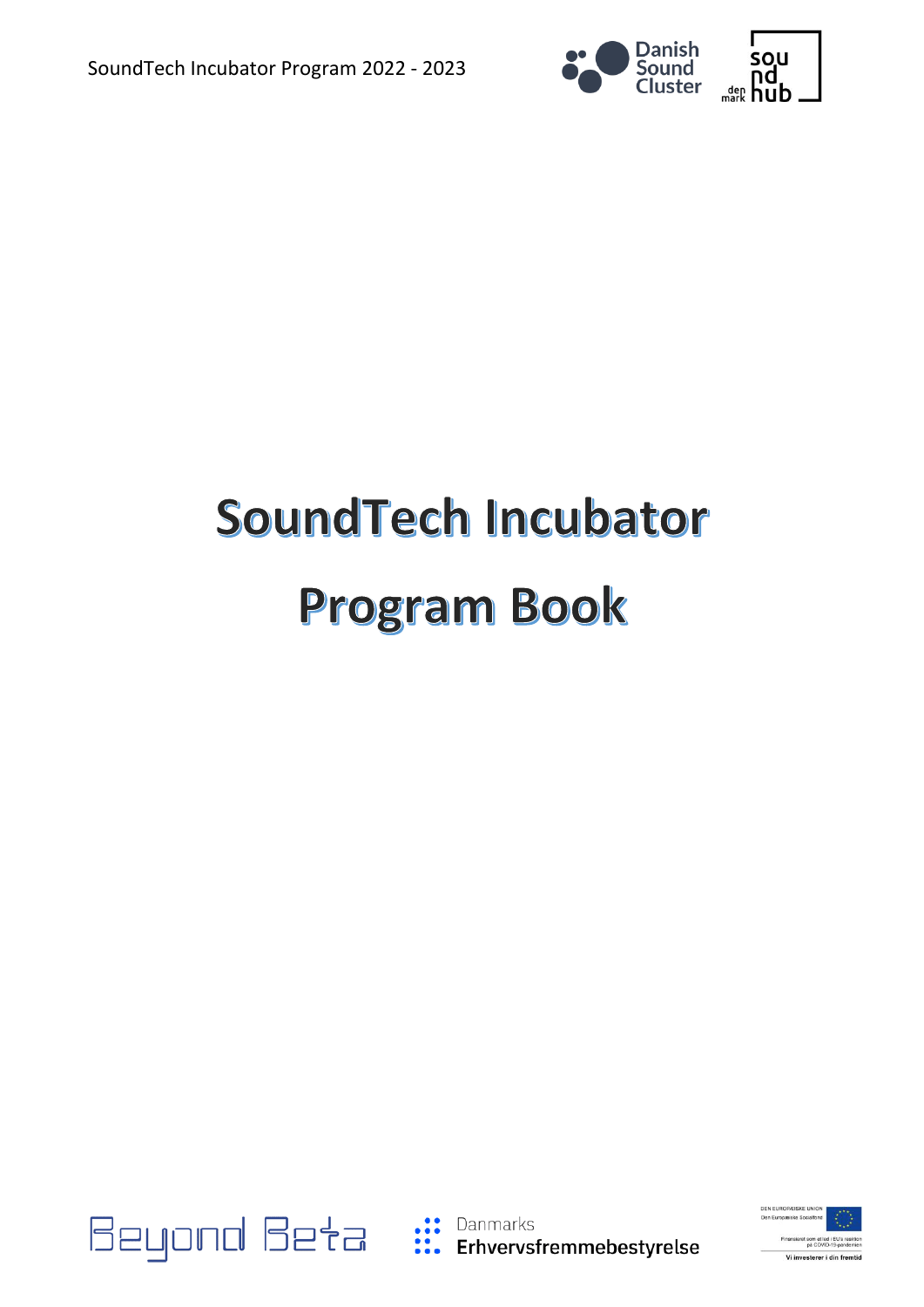

#### **Welcome**

You have been selected because we believe your startup has the potential to become a growth entrepreneur. By participating in the SoundTech Incubator program you have accepted our help to realize your potential.

Our objective is to help you identify and handle your biggest challenges to improve your product concept and business potential.

If you dedicate yourself to the program, we will do what we can to bring you closer to success. We recommend that at least two founders participate in the program to maximize your benefit.

#### **The SoundTech Team**





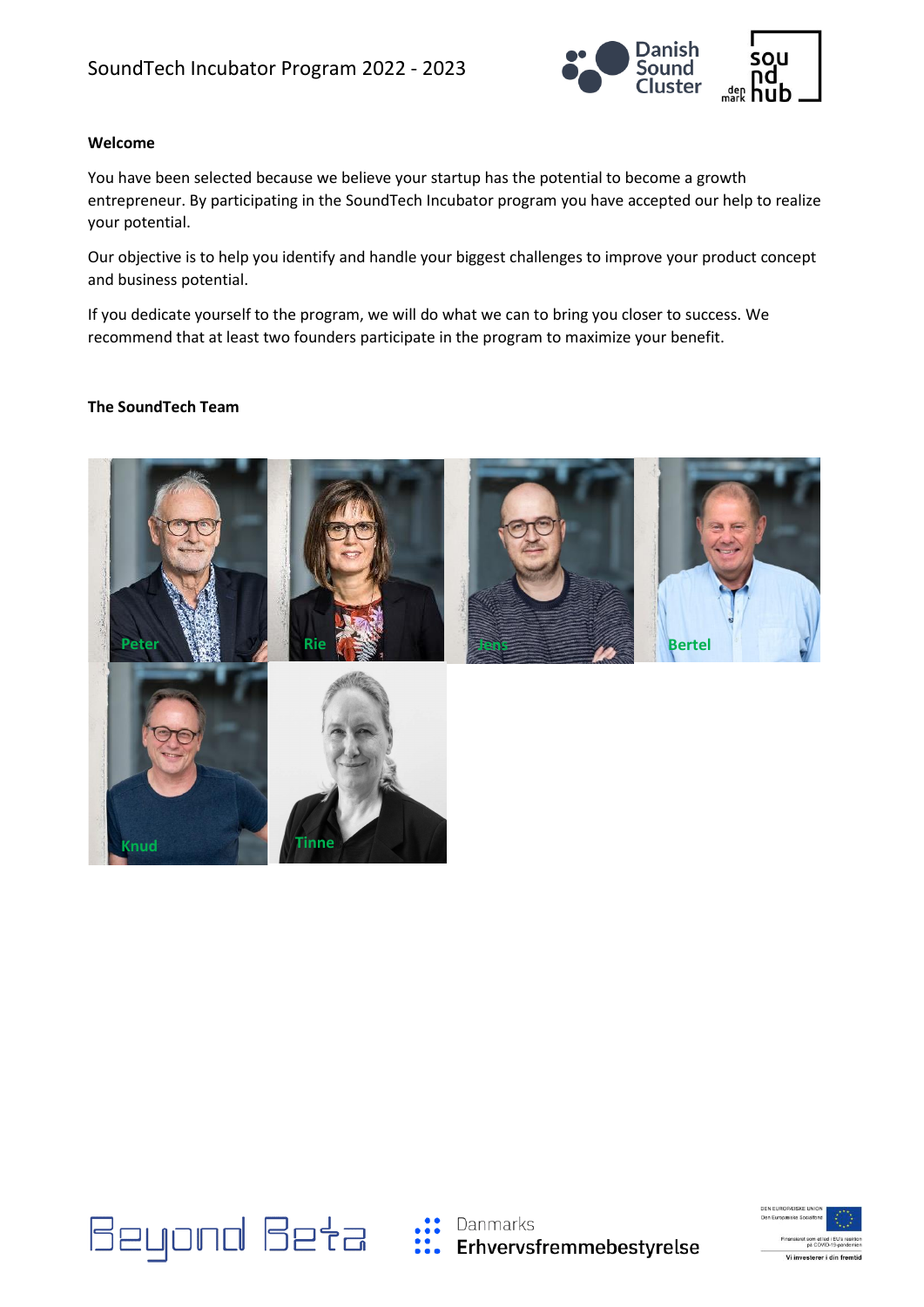Beuond Beta



#### **The structure of the program**

The SoundTech Incubator is more than a network program. We know that startups have different challenges. We help you identify yours and put together individual activities, where our team supports and helps you.

The SoundTech team has long experience from the sound industry, and we use our collective experience and brainpower to find the best solutions. In Sound Hub we have a co-working space with active companies in the sound domain, this means access to in-house specialists ex acoustics, electronics, mechanics, quality and project management. Further we have a unique sound makerspace with workshops, world class test facilities and a local complementary craft cluster.

The program has a duration of 5 month. It has two tracks, a generic track and a sound specific track. The generic is available on the on-line platform (app.beyondbeta.dk) and the sound specific track is mixed physical and on-line meetings and workshops.

The on-line generic track has 6 incubator courses with methods and tools towards achieving Product Market Fit plus 3 inspirational Founder Talks. The on-line courses are for self studies, and some of your learnings from these courses will be used in the sound specific track.

The sound specific track focuses on the implementation of your idea/solution. It is based on a phased product development model with a variety of different modules, from where relevant themes for your solution will be chosen and activated.

In the first period of the program we get to know each other and find the best way to collaborate. Our team works with you to understand your situation and your challenges. Based on this, individual plans with prioritized specific actions are set up and executed in the last period.

There are 3 camps in Sound Hub with mix of general and sound specific workshops and a final gathering. Between camps there will be bi-weekly sparring or lab-meetings with our team. On top of that you can book deep dives with our team and/or facilities in the makerspace, to build and test your models and prototypes.

You are offered the opportunity to relocate to Sound Hub during part of or the whole program to work alongside our specialists and with access to the unique makerspace.

The content of camps and activities depends on the needs and challenges of the participants, so there is not fixed agendas for camps.

.:: Danmarks<br>::. Erhvervsfremmebestyrelse

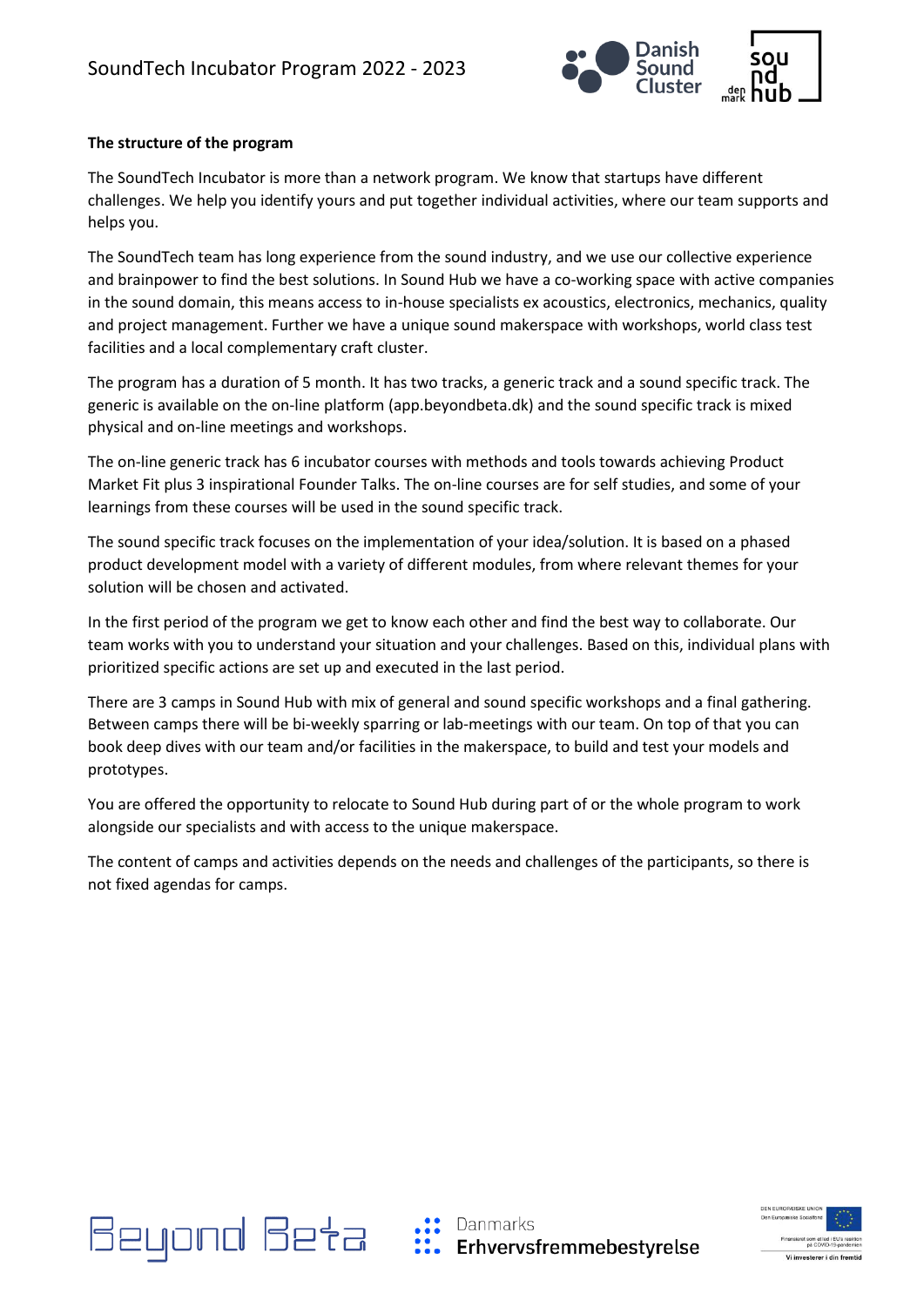

**Overview of the program**

'

# Dedicated SoundTech Team

Sparring with sound expertise

Kick-off Camp 3 days

Midway Camp 3 days

Final Camp 3 days

# Bi-weekly meetings and deep dives

# **Makerspace**

Workshops – test facilities – craft cluster

# Access to expert mentors & network

Best in class mentors from the industry





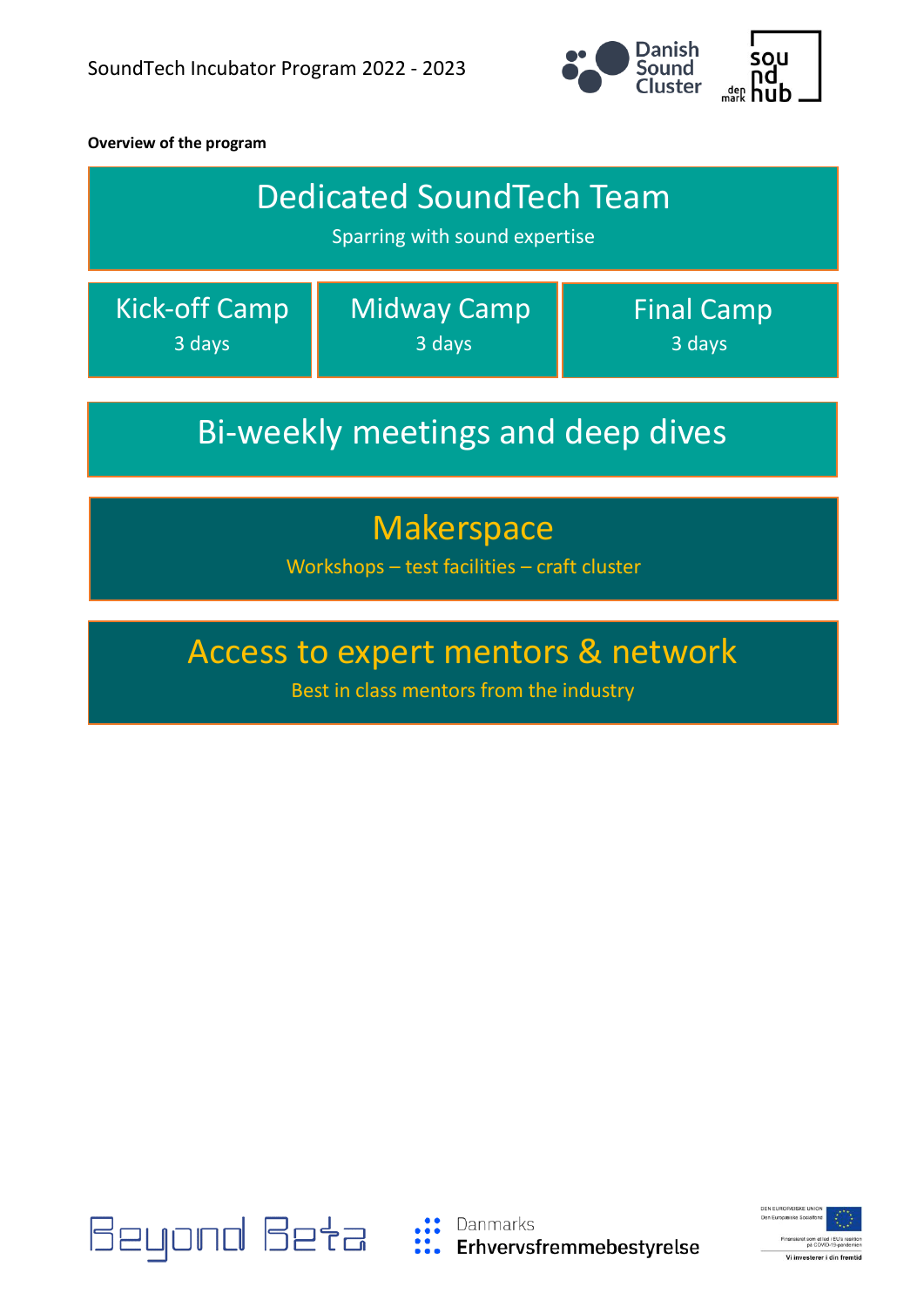

#### **The elements of the program**

#### **SoundTech Team**

Throughout the program you can book sparring sessions with the team or individual members. If we cannot help you overcome your challenge, we will do our best to find people, who can.

#### **Bi-weekly meeting**

Every second week, there will be 1:1 lab-meetings with members of the SoundTech Team to follow up and prepare deep dives.

#### **Deep dives**

For specific challenges we can arrange deep dives such as workshops, test and measurements or intensive training with the SoundTech Team or in the makerspace.

#### **The in house Maker Space for building, testing and evaluation**

### **Workshops**

- **Wood**
- Metal
- Electronics
- 3D printing

Incl.

- Material library
- ISO standard library

## Test facilities

- Speaker measuring lab
- Audio specification lab
- **Listening rooms**
- HATS / box in Quiet Room
- Reverberation Chamber
- Climate stress test lab
- Mechanical stress lab
- Accredited EMC test
- Climate, mech, safety test
- HALT (highly accelerated life test)

#### **The local Craft Cluster**

### Craft cluster

- Industrial design
- Mech, electrical and sw design
- Tooling
- Plastic moulding
- Metal processing
- Aluminium
- Electronic manufacturing
- **Assembly**
- Decoration
- •

**BEUDIN BETE** ::: Danmarks

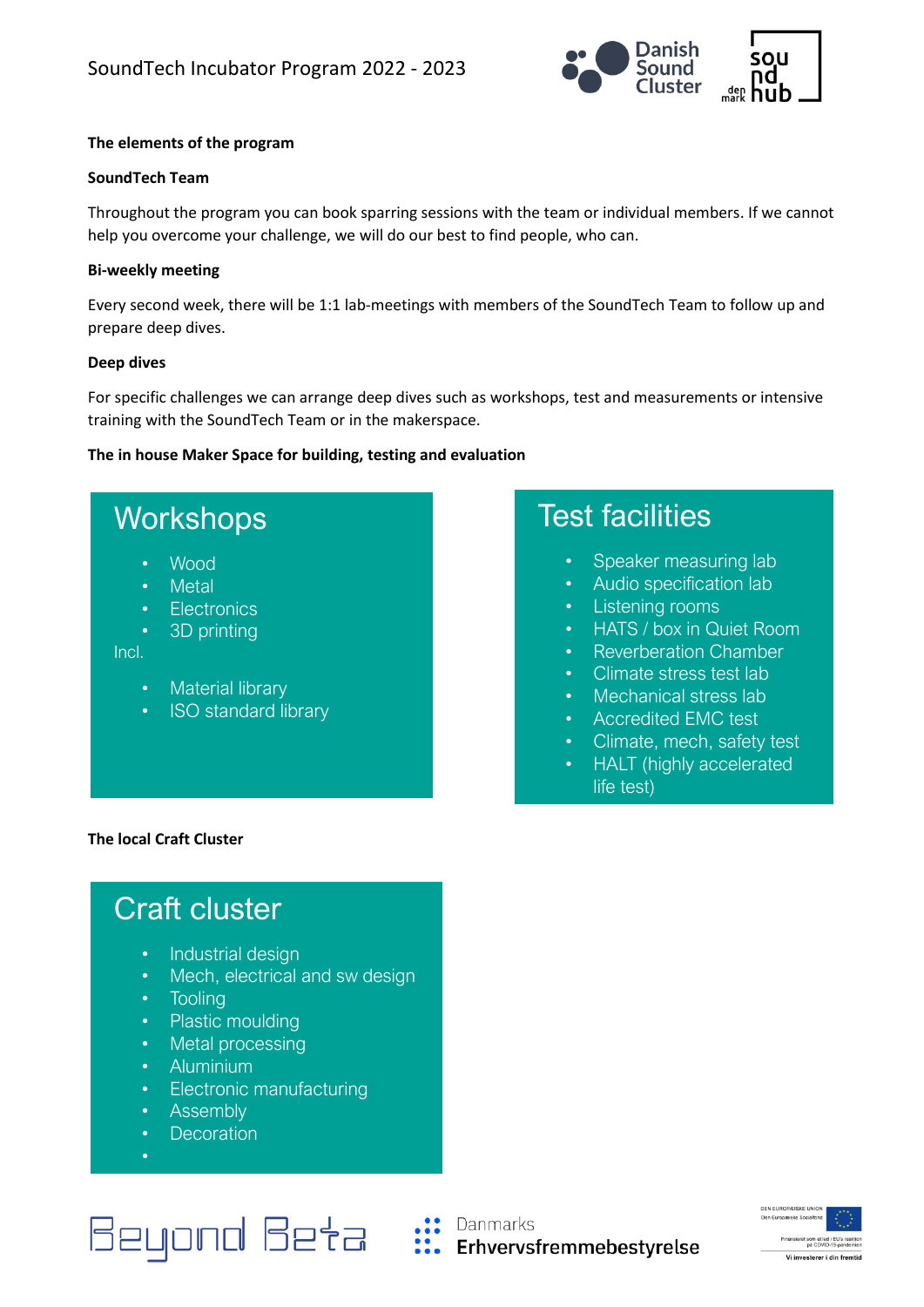

#### **The generic track**



#### Problem

Startups are founded to solve problems or fulfill needs that are underserved. The first step at getting to product-market fit is understanding the problem or need that your startup has set out to solve in detail. This detailed understanding is your super power. It will guide you to a solution and ultimately to product-market fit. Learn how.



#### Team

Your team is the engine of your startup. It must have the needed components to run smoothly. Missing pieces and parts will slow you down. Understanding the skills needed to get to product-market fit and understanding how to obtain the needed resources is key. Learn how.



#### Solution

Problem and solution are closely tight in a startup. Your solution is the answer to the problem you want to solve or the need you are trying to fulfill. New problems stem from old solutions. Understanding how exactly your solution will be built and provide value to your customers will take you to product-market fit. Learn how.



#### Learning

The biggest competitive advantage a startup has over larger organizations with more resources is the speed of learning. As a startup you outlearn your competitors. Understanding how you speed up learning and how you focus your learning effort in the beginning will make sure that you can get to product-market before running out of cash. Learn how.



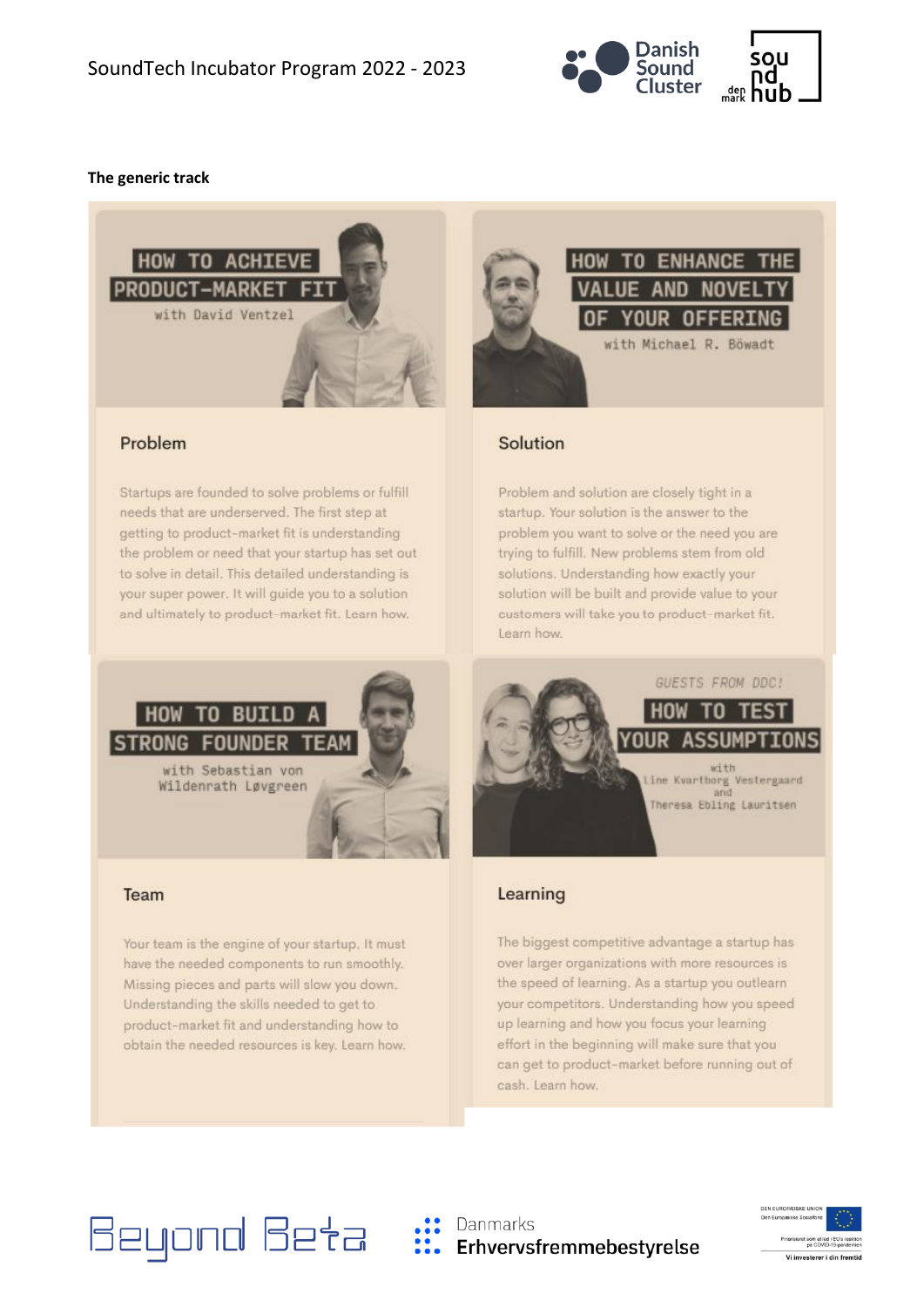





#### Timing

There is a time and a place for everything. Timing is key to a startup. The timing can be right now, it can be a couple of years down the road, or it might have been a couple of years ago. Timing can speed things up or slow things down. Understanding timing is essential to drive your startup. Learn how.

#### **Scalability**

The ability to scale will be the difference between a startup that can be huge and make a big impact and a startup that will escape that velocity and stay minor. Scaling is about increasing value of your offer for every new customer, making the flywheel spin faster and faster. Learn how.

#### **The sound specific track**

#### Sound specific track **Idea Validation Product Maturation Product Realisation** · Identifying and qualifying value · Identifying and qualifying • Implementing quality and proposition specifications reliability measures • Evaluating sustainability and life • Architecture and development • Establishing manufacturing cycle assessment planning platform • Demonstrating and validating • Sound quality - sound tuning • Establishing supply chain value proposition · Intellect property • Purchasing agreement • Pretotyping • Project and product cost management • Time and plan management • Product maturation review · Risc management · Product realization review **Supported Implementation**

#### **Camps**

There are 3 3-day camps with workshops from the generic track and the sound specific track. They are not pre-defined, as we will adjust the content to the group and your challenges.

**BEUDNO BETE** ::: Danmarks